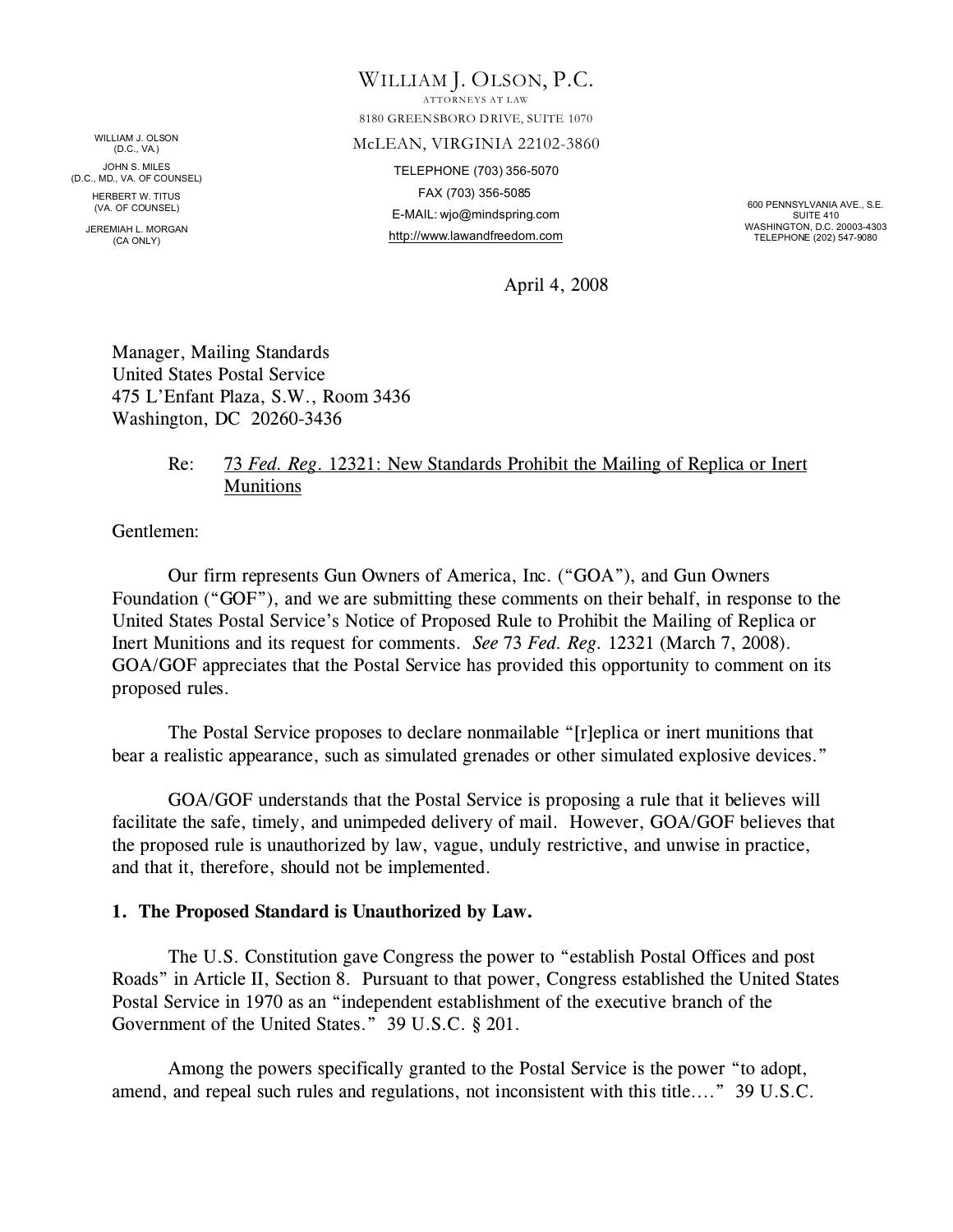§ 401(2). Furthermore, although not generally subject to the notice and comment rulemaking provisions of the Administrative Procedure Act (Title 5, Chapter 5 of the U.S. Code) (*see* 39 U.S.C. § 410(a)), no regulation promulgated by the Postal Service may be inconsistent with Title 39. *See generally* Aid Association for Lutherans v. United States Postal Service, 321 F.3d 1166, 1168 (D.C. Cir. 2003) (parties "may challenge actions by the Postal Service that are outside of the scope of its statutory authority").

Congress never authorized the Postal Service to determine what type of matter is mailable and what is nonmailable. Instead, Congress has spelled out by statute specifically what it determined to be nonmailable material, and has added to that list from time to time. Up to now, it appears that all of the types of items listed by the Postal Service as nonmailable in the Domestic Mail Manual ("DMM") implement Congressionally-enacted prohibitions, as the following chart demonstrates.

# **DMM Section** Nonmailable Matter Corresponding Statute 508.8 Pandering Advertisements 39 U.S.C. § 3008 508.9 Sexually Oriented Advertisements 39 U.S.C. § 3010 601.10 Hazardous Materials 39 U.S.C. § 3018 601.11.1 Handguns 18 U.S.C. § 1715 601.11.5 Knives and Sharp Instruments 18 U.S.C. § 1716(g) and (I) 601.11.7 Intoxicating Liquor 18 U.S.C. § 1716(f) 601.11.10 Motor Vehicle Master Keys 39 U.S.C. §§ 3002, 3002a and Locksmithing Devices 601.11.11 Drugs 18 U.S.C. § 1716(d) 601.11.13 Household Substances 39 U.S.C. § 3001(f) 601.11.14 Pesticides 18 U.S.C. § 1716(a) 601.11.15 Fragrance Advertising Samples 39 U.S.C. § 3001(g) 601.11.18 Abortive/Contraceptive Devices 18 U.S.C. § 1461 601.11.20 Animal Fighting Accessories 7 U.S.C. § 2156 601.12.1 Solicitations in Guise of Bills, 39 U.S.C. §§ 3001(d), 3005 Invoices, or Statements of Accounts 601.12.2 Solicitations Deceptively Implying 39 U.S.C. §§ 3001(h), (i), 3005 Federal Connection, Approval, or Endorsement 601.12.3 Lottery Matter 18 U.S.C. § 1302 601.12.4 Advertising Matter of Nonmailable 18 U.S.C. § 1716(h) **Matter** 601.12.5.1 Fictitious Name in Conducting 18 U.S.C. § 1342 Illegal Scheme 601.12.5.2-3 Foreign Origin or Destination 17 U.S.C. § 601-603

#### **Nonmailable Matter**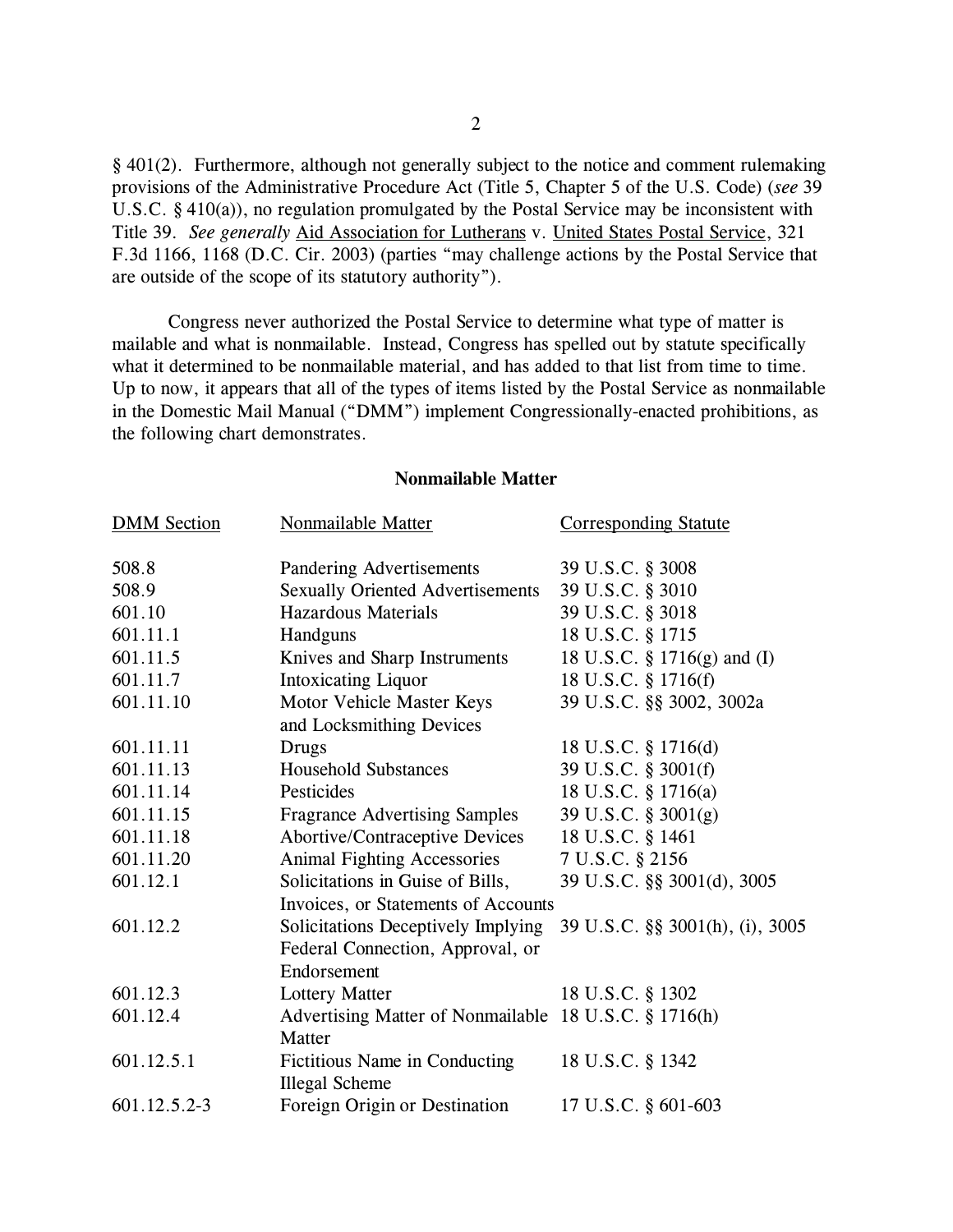| Lewd or Filthy Matter           | 18 U.S.C. §§ 1461, 1463               |
|---------------------------------|---------------------------------------|
| <b>Matter Inciting Violence</b> | 18 U.S.C. §§ 1461, 1717               |
| Other Unlawful Matter           | Various items specifically prohibited |
|                                 | in Title 18                           |
| <b>Animal Fighting Matter</b>   | 7 U.S.C. § 2156                       |
| Private ID Without Disclaimer   | 18 U.S.C. § 1738 (since repealed)     |
| <b>Sweepstakes Matter</b>       | 39 U.S.C. § 3001(k)(3)(A)             |
| <b>Skills Contests</b>          | 39 U.S.C. § 3001(k)(3)(B)             |
| <b>Facsimile Checks</b>         | 39 U.S.C. § 3001(k)(3)(C)             |
|                                 |                                       |

Because Congress determines what types of matter is nonmailable, and since Congress has not granted to the Postal Service express authority to broaden the category of what is nonmailable, the Postal Service does not appear to have the authority to declare an entirely new category of items (such as replica and inert munitions) nonmailable.

Further, as the Postal Service states, "[t]he basic premise of the postal mailability statutes is that anything 'which may kill or injure another, or injure the mails or other property...' is nonmailable." DMM 601.8.2. According to the rationale advanced by Postal Service in its proposal, this basic premise is not applicable to "replica or inert munitions." While the Postal Service claims that its proposed rules are designed "to increase the safety of the mail and provide a safe working environment," it acknowledges that its concern is based not on any actual risk, but only on the unsupported theory that "continued exposure to replicated munitions, over time, lead to desensitized reactions."<sup>1</sup>

Moreover, if the Postal Service is operating on the theory that "replica munitions" are "hazardous," its actions are clearly *ultra vires*. The Postal Service cannot declare whatever it wants to be "hazardous material," as the Postal Accountability and Enhancement Act vests the authority to make that decision in the United States Secretary of Transportation. *See* 39 U.S.C. § 3001(n)(2).

### **2. The Postal Service's Universal Service Obligation would be Violated if the Proposed Regulation were Adopted.**

Under the Universal Service Obligation ("USO"), the Postal Service has a duty to "provide prompt, reliable, and efficient services to patrons in all areas and shall render postal services to all communities." 39 U.S.C. § 101(a). This is not just a duty to deliver what it

<sup>&</sup>lt;sup>1</sup> The Postal Service asserts that numerous incidents have occurred involving the discovery of inert munitions. It is understood that only First-Class Mail is sealed against postal inspection, but it is not clear how this many incidents could have occurred unless the Postal Service, either routinely or on a targeted basis, opens thousands of packages being sent without public awareness of this practice.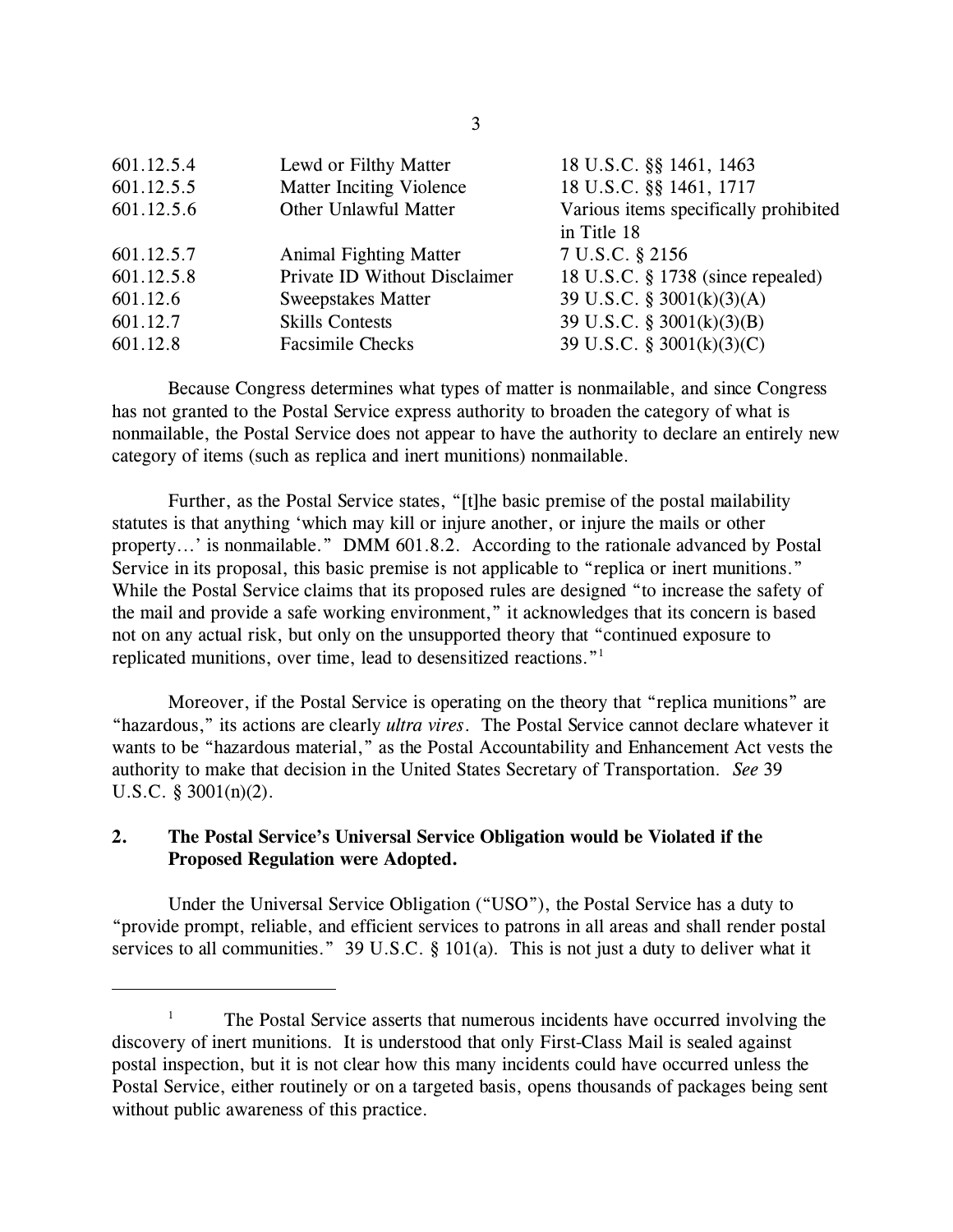wants to deliver based on arbitrary Postal Service preferences; the Postal Service is obligated to deliver what mailers want to mail. Congress has modified the USO to declare some items nonmailable. The Postal Service can no more add to that list than it can decide not to deliver mail to certain homes or businesses.

### **3. The Proposed Rule is Vague in Describing What Items it Seeks to Prohibit in that it does not Adequately Define the Term "Replica or Inert Munitions."**

The proposed rule would amend section 601 of the DMM to include prohibitions against "[r]eplica or inert munitions that bear a realistic appearance, such as simulated by grenades or other simulated explosive devices..." (73 Fed. Reg. 12321).

Although the apparent intention of the proposed language suggests that the Postal Service will limit its restrictions to imitation explosive devices like "grenades," the ordinary definition of "munitions" would include "materials used in war, esp[ecially] weapons and ammunition."<sup>2</sup> Thus, all sorts of other items potentially could fall under the proposed restriction. Using the ordinary definition of "munitions," such things as a blue rubber training knife, or a box of spent cartridge brass would be prohibited, even though such items, by any reasonable standard, would not be considered dangerous or even resembling a dangerous device. Adding to the confusion is the Notice's opening sentence, stating that the Postal Service regulations "do not prohibit look-alike weapons." If that language were adopted, even non-"live" ammunition components such as cartridge brass and bullets could fall into the proposed rule's definition of a prohibited "munition."

 Unlike other Postal Service prohibitions, such as the one banning the mailing of a handgun, which defines the term so that a reasonable person can identify prohibited items with great certainty, the terms "replica or inert munitions" are not recognized by an ordinary person. Rather, these are terms of art that very well could lead to confusion as well as arbitrary and inconsistent application. Clearly, then, without a more precise definition of its key terms, the proposed regulation is flawed.

## **4. The Proposed Rule May be Motivated by an Unstated Purpose, to Rationalize Regulations across North America, Similar to a Recently-Adopted Canadian Restriction Which has Met with Limited Success.**

Effective October 4, 2006, Canada Post announced amendments to its "Non-Mailable Matter Regulations," prohibiting the mailing of inert or replica munitions "into Canada, out of

<sup>&</sup>lt;sup>2</sup> Webster's Encyclopedic Unabridged Dictionary of the English Language, 1989.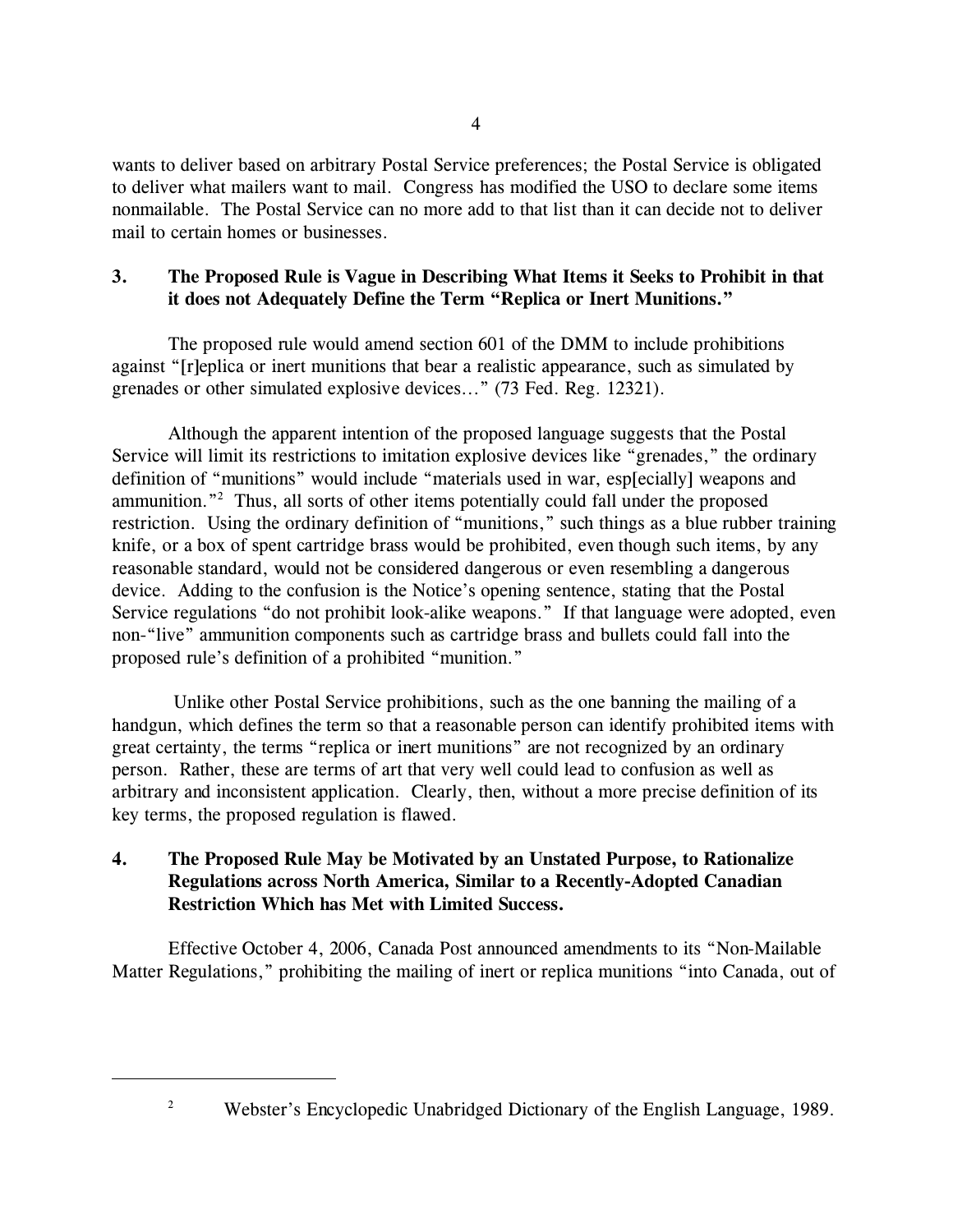Canada, or within Canada."<sup>3</sup> The prohibition was virtually identical to the one USPS now proposes, as were the reasons given for the restriction.

Because of shipments coming from other countries, Canada approached the U.K., Germany, and the United States, to request international mail standards which prohibit replica or inert munition shipments to Canada.<sup>4</sup> Effective December 21, 2006, the Postal Service added similar restrictions to its International Mail Manual.<sup>5</sup>

Therefore, the question is whether the motivation for the proposed regulation really stems from any real problem in the United States, or rather stems from a desire to make the DMM "compatible" with the International Mail Manual based on a Canadian request to stop inert munitions shipments to Canada. It may even point to a trend towards the standardization of federal rules among North American countries, which is not something the Postal Service should attempt on its own initiative.

Finally, the proposed regulations may be just as ineffective in the United States as they appear to have been in Canada. Nearly a year after the Canadian regulations were put into effect, the CTV Television Network reported that replica or inert munitions were "still popping up at Canada's mail-processing centres, months after they were banned...."<sup>6</sup> The ineffectiveness factor, of course, may be a direct consequence of other debilities in the proposed regulations mentioned above, such as confusing language and the overreaching nature of the proposal.

<sup>5</sup> Postal Bulletin 22196 (12-21-06), p. 59.

<sup>6</sup> The drop in the number of "incidents" due to newly-prohibited munitions was said to be "small." In fact, Canada Post has instituted new "procedures deal with ... suspicious packages," including treating all replica or inert munitions as live munitions, even when they are clearly marked as inert. Overall, Canada's Border Services Agency has determined that "[a]s far as we're concerned, it's still too soon to determine the effectiveness of the regulations [against inert munitions]." CTV Television Network, *supra*.

<sup>3</sup> "Mailing of inert or replica munitions now illegal in Canada," Canada Post, October 23, 2006, [http://www.canadapost.ca/personal/corporate/about/newsroom/pr/](http://www.canadapost.ca/personal/corporate/about/newsroom/pr/default-e.asp?prid=1192) [default-e.asp?prid=1192](http://www.canadapost.ca/personal/corporate/about/newsroom/pr/default-e.asp?prid=1192).

<sup>4</sup> "Canada Post still receiving grenades, munitions," CTV Television Network, June 11, 2007, [http://www.ctv.ca/servlet/ArticleNews/story/CTVNews/20070611/](http://www.ctv.ca/servlet/ArticleNews/story/CTVNews/20070611/mailed_munitions_070611/20070611?hub=Canada) mailed munitions  $070611/20070611?hub = Canada.$